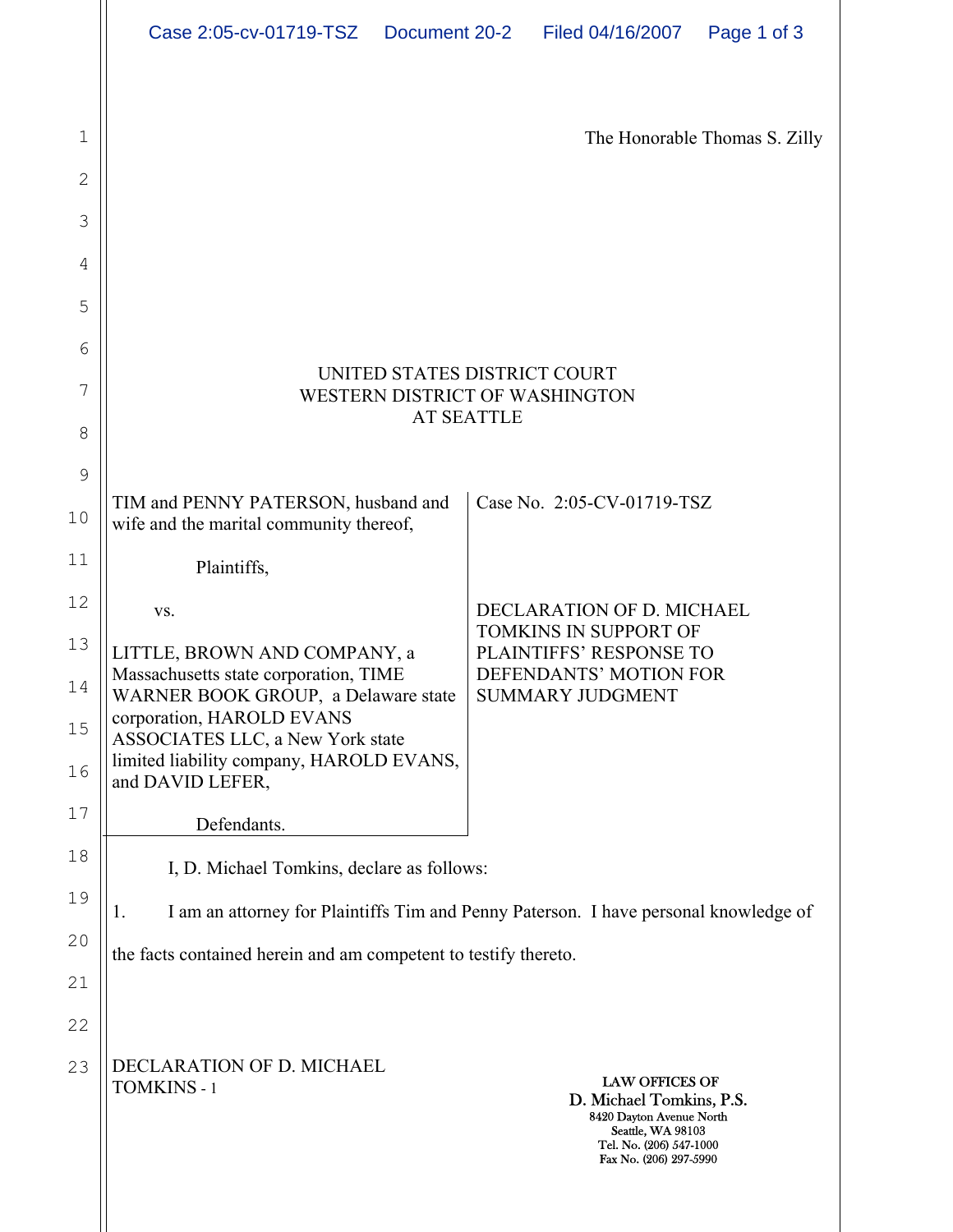1 2 2. Attached as Exhibit A are true and correct Excerpts from the Deposition of Harold Evans, Defendant in this suit, taken February 6, 2007.

3 3. Attached as Exhibit B is a true and correct copy of an excerpt from "The Online Software Museum" entitled "The History of CP/M" which was supplied by Harold Evans through discovery.

4. Attached as Exhibit C is a true and correct copy of Excerpts from the Research Notes of David Lefer, provided by Harold Evans through discovery. Mr. Evans relied heavily on these research notes in drafting his chapter on Gary Kildall.

5. Attached as Exhibit D is a true and correct copy of Excerpts from the DRI-IBM Contract, provided by Harold Evans through discovery, marked as Confidential.

6. Attached as Exhibit E is a true and correct copy of "Appendix B" of Gary Kildall's memoirs, which purports to be a "Comparison of CP/M and DOS." This was supplied by Harold Evans through discovery, and is marked "Confidential."

7. Attached as Exhibit F is a true and correct copy of a comment made by Daniel Kelves, Professor of History at Yale University, regarding his thoughts on a review of Evans' chapter on Gary Kildall, provided by Harold Evans through discovery.

8. Attached as Exhibit G are excerpts from a true and correct copy of the Digital Research News, First Quarter 1982 report, which includes an Order Form to purchase CP/M-86 for \$250.00. This was provided by Harold Evans through discovery.

DECLARATION OF D. MICHAEL TOMKINS - 2

LAW OFFICES OF D. Michael Tomkins, P.S. 8420 Dayton Avenue North Seattle, WA 98103 Tel. No. (206) 547-1000 Fax No. (206) 297-5990